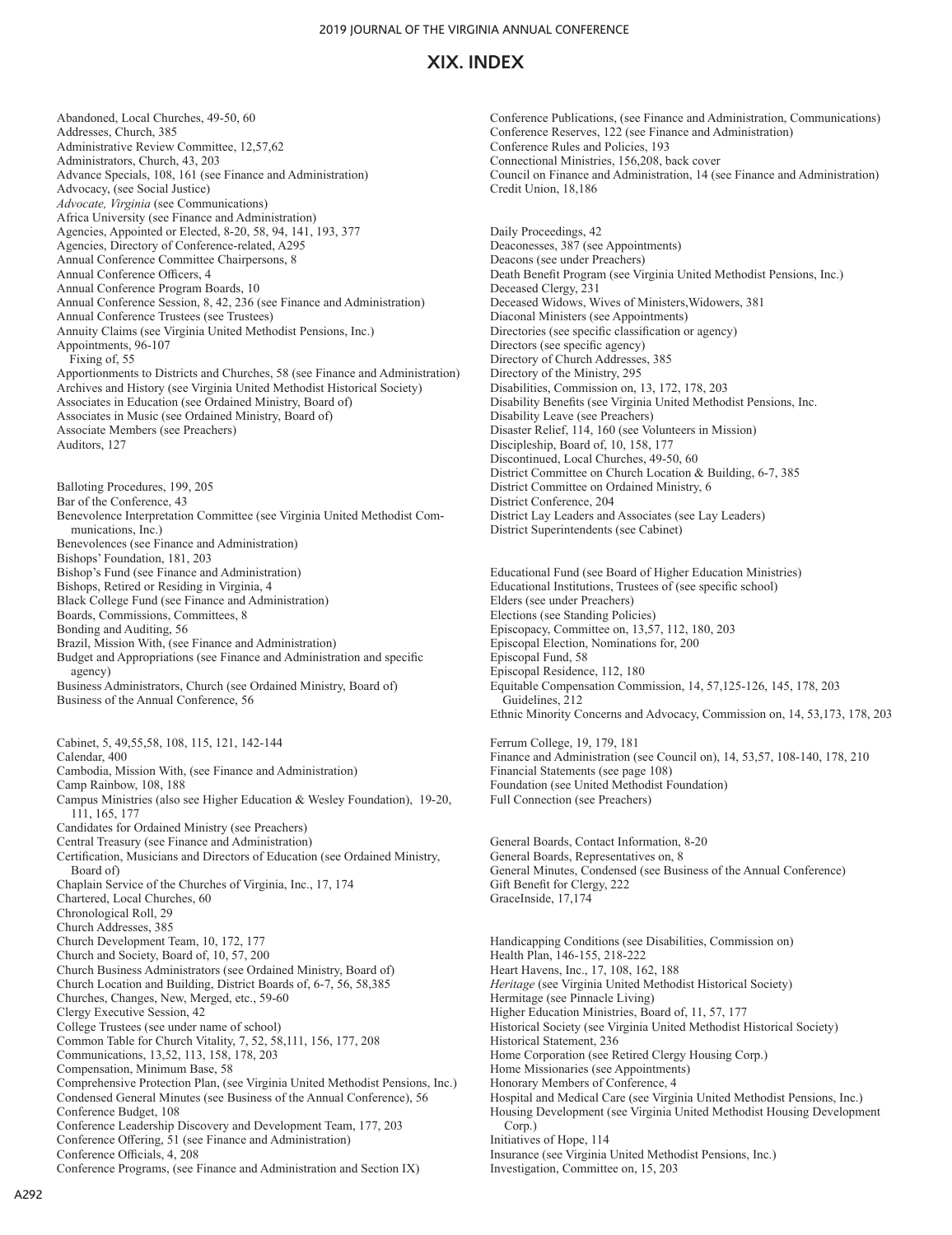Membership of Conference, 193

Journal of Proceedings (see Daily Proceedings)

Laity, Board of, 11, 58, 171, 201 Laity, Directories of, 21, 377 Laity, Executive Session, 42 Lay Leaders, 6, 58, 171 Leadership Discovery and Development Team, Conference (see Conference Leadership Discovery and Development Team) Leave of Absence (see Preachers) License Studies Complete (see Preachers) Local Pastors (see Preachers) Located (see Preachers)

Memoirs, 223 Memoirs, Committee on, 8 Memorial Service (A Service of Remembrance), 52 Merged, Local Churches, 60 Methodist Center, back cover Minimum Standards for Parsonages, 213 Minimum Salary, 58, 211 Ministerial Support Services (see Virginia United Methodist Pensions, Inc.) Ministers (see Preachers) Ministers' Supplemental Benefits (see Virginia United Methodist Pensions, Inc.) Ministry, Board of Diaconal, (see Ordained Ministry, Board of) Ministry, Board of Ordained, (see Ordained Ministry, Board of) Ministry, Directory of, 295 Minority, Ethnic, Commission on, (see Ethnic Minority Concerns and Advocacy) Minutes, Committee on, 8, 203 Minutes, Condensed General, 42 Minutes (see Daily Proceedings) Mission Encounter, 161 Missional Ministries Board, 11, 58, 160, 177, 201 Mission Personnel, Conference Committee on, 161 Missionaries, 384 Motions, 42-55 Moving Expenses, 123, 210 Moving, Policy, 210 Mozambique, Mission with, (see Finance and Administration) Name Badges, Voting, 207 Native American Ministries, 43, 58, 108 New Church Starts, 59 Next Generation Ministries (see Youth) Nonprofit Housing (see Virginia United Methodist Housing Development Company, LLC.) Nominations, 177, 195 Northern Virginia Hermitage (see Pinnacle Living) Numbering of Conference Sessions, 236

Offerings, Special, 121 Officials, Conference, 4 Office Building, cover Officers, Boards, etc., 10 Officers of the Conference, 4 Old Brunswick Circuit Foundation, 12, 190 Old Stone Church Foundation, 12, 190 Older Adult Council, 159 Ordained Ministry, Board of, 15, 57, 179, 203 Ordained Ministry, District Committee on, 6 Ordering of Ministry, Service of, 52-53 Organized, Local Churches, 59

Parsonage Standards, Minimum, 213 Pastoral Records, 241 PAUMCS, 203 Pell Foundation, Inc., 17( see Finance and Administration) Pensions (see Virginia United Methodist Pensions, Inc.) Pinnacle Living, 17, 162 Plan of Organization and Standing Rules, Committee on (See Rules Commit-

#### XIX. INDEX

tee) Plenary Sessions, of Annual Conference, 42 Policies, Standing and Procedures, 193 Policy at the Time of Change of Pastors, 215 Preachers (see Appointments): Administrative Location, 78 Affiliate, 74 Appointed to Attend School, 88, 95 Appointed Beyond Local Church, 87-88 Appointed in Other Conferences, 64 Appointments, 96 Associate Members, 37, 74 Candidates, 63-65 Candidates, Certified, 51, 63 Certified in Lay Ministry, 90 Certified in Specialized Ministry, 88-89 Changes Since Last Session, 92-93 Chronological Roll, 29 Courtesy to Other Conferences, 77 Deacons in Full Connection, 39,76, 82,87 Deceased, 80,223,231 Diaconal Ministers, 41, 90 Directory of, 241, 298 Discontinued, 65, 72,78 Elders, 29, 76 Executive Session, 42 Extension Ministries, 93, 96-107 Family Leave, 88 Full Connection, 76 Health Plans, 146, 218 Honorable Location, 78-79 Interim, 78, 92 Leave of Absence, 81,88 Less than Full-time, 40, 91-92 Local Pastors, 39-40,65-71 Medical Leave, 88 Memoirs, 223 Number of, 87-88 Orders Recognized, 76 Other Denominations, Approved for Appointment, 72 Pastoral Records, 241 Probationary Members, 96, 223, 241 Provisional Members, 29, 38, 72, 74 Readmitted, 77 Received from Other Christian Denominations, 73 Reinstated, 71-72 Relocation,123 Retired, 21, 29, 78, 82, 84-87 Rolls, 21 Sabbatical Leave, 88 Service Years,29-41 Suspended, 79 Termination of Conference Relationship, 79 Transferred, 78 Preachers' Relief Society, 58, 186, 203 Prison Ministries, 188 (see GraceInside) Probationary Members (see Preachers) Proceedings, Daily, 42 Program Proposals (See Connectional Ministries) Property Transfers (see Trustees) Purpose of the Annual Conference, 193 Randolph College, 19, 179, 183 Randolph-Macon Academy, 19, 182 Randolph-Macon College, 19, 179, 183 Remembrance, Service of, 52 Reports of Boards and Committees (also see specific agency), 141 Representatives on General Boards, 7 Retired Bishops, 4 Retired Clergy Housing Corp. of the Virginia Conference, 15 Retired Ministers, Association, 15 Retirement (see Virginia United Methodist Pensions, Inc.)

Roll, Chronological, 29 Rolls of Conference Members, 21 Rules Committee, 16, 141-142, 203 Rules, Standing, 193 Rules of Order and Parliamentary Procedure, 205 Sabbatical Leave (see Preachers)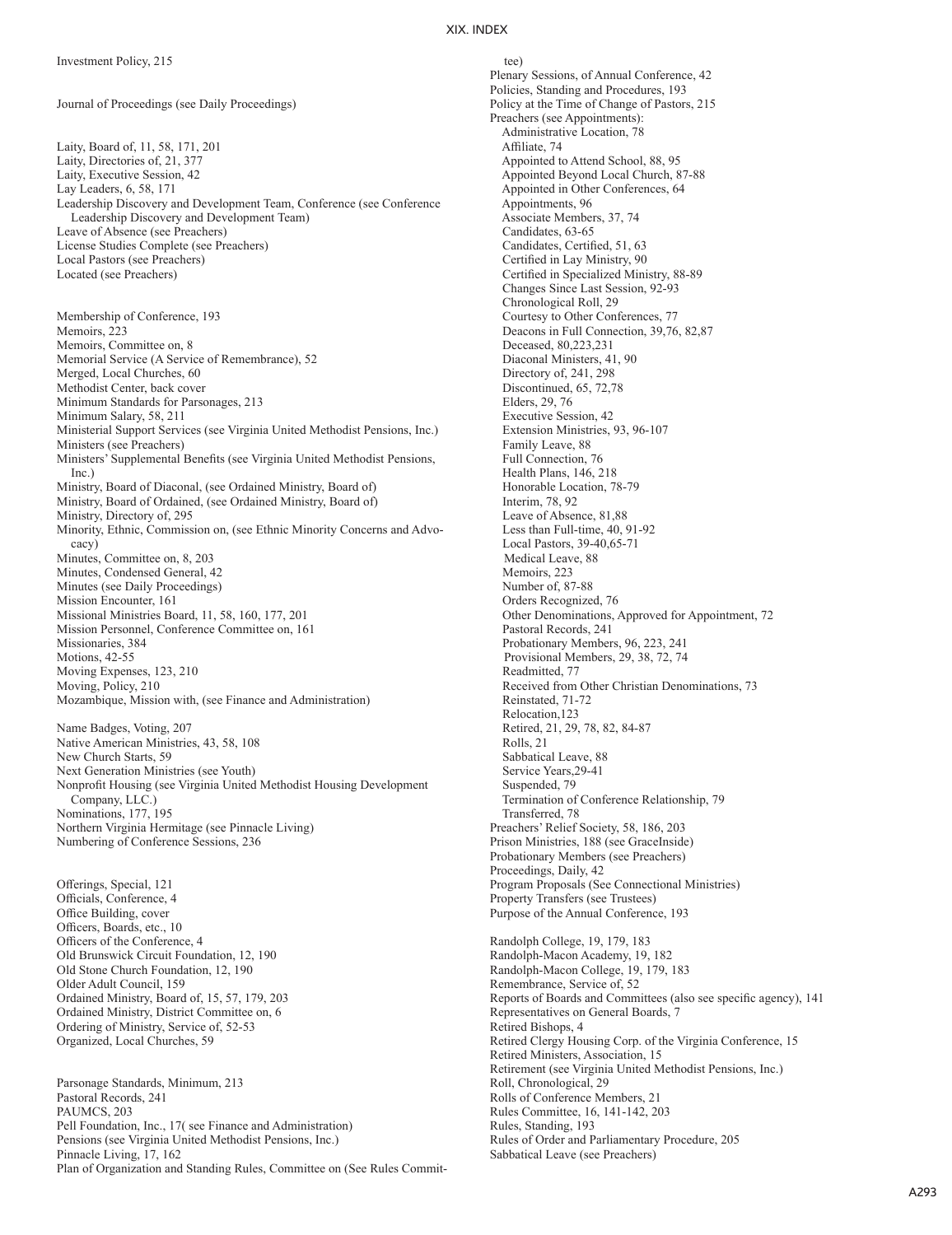#### 2019 JOURNAL OF THE VIRGINIA ANNUAL CONFERENCE

Salaries:

District Superintendents (see Finance and Administration) Minimum, 58 Pastors' (see Statistical Tables) Schools (see Educational Institutions) Scouting, 187 (See United Methodist Men) Secretaries, Conference, 4, 43, 189, 203 Sessions of the Virginia Conference, 236 Shenandoah University, 19, 179, 184 Site Selection, Committee on, 16, 145, 203 Society of St. Andrew, 18, 174, 178 Special Appointments (see Preachers) Staff, Connectional Ministries, back cover Standing Rules, 141, 193 Statistical Tables, A1 Statistician, 4, 53, 57, A1 (see Finance and Administration) Status and Role of Women, Commission on, 16, 44, 53, 57, 173, 178, 203

Task Forces, 204 Tellers, 8, 196, 199 Treasurer, Conference, 4, 53,56, A1 (see Financial Statements) Trustees, Conference (see under specific agency)17, 58, 112, 178, 180, 203

United Methodist Center, Virginia, back cover United Methodist Campus Ministries (see Campus Ministry, Division of) UMCOR (see Finance and Administration) UMFS (United Methodist Family Services of Virginia), 18, 108, 163 United Methodist Foundation of the Virginia Conference Inc., 14, 58, 178, 191 United Methodist Home in Roanoke (see Pinnacle Living) United Methodist Men, 17,58, 187 United Methodist Women, 16, 58, 188

Virginia Council of Churches, 17 Virginia United Methodist Children's Home (see UMFS) Virginia United Methodist Communications, Inc. (see Communications) Virginia United Methodist Conference Credit Union, Inc., (see Credit Union) Virginia United Methodist Historical Society, 14,58, 112-113, 178, 190, 203 Virginia United Methodist Homes, Inc. (see Pinnacle Living) Virginia United Methodist Housing Development Company, LLC., 17, 164, 192 Virginia United Methodist Pensions, Inc., and Related Benefits, 15, 146-155, 203, 218-222 Virginia Wesleyan College, 19, 179, 185 Voices of Youth, 160 Volunteers in Mission, 160 Voting, 7, 44, 46-48 Voting Rights, 194, 207

Wellness Ministries, (see Health Plan) Wesley Foundations, 20, 113, 166-171 Widows/Widowers of Ministers, Directory of, 381 William Watters Foundation, 12, 190 World Service and Conference Benevolences (see Finance and Administration)

Young Adult Council, 10, 159 Youth, 10, 159 Youth Council, 10, 159 Youth Service Fund, 42-55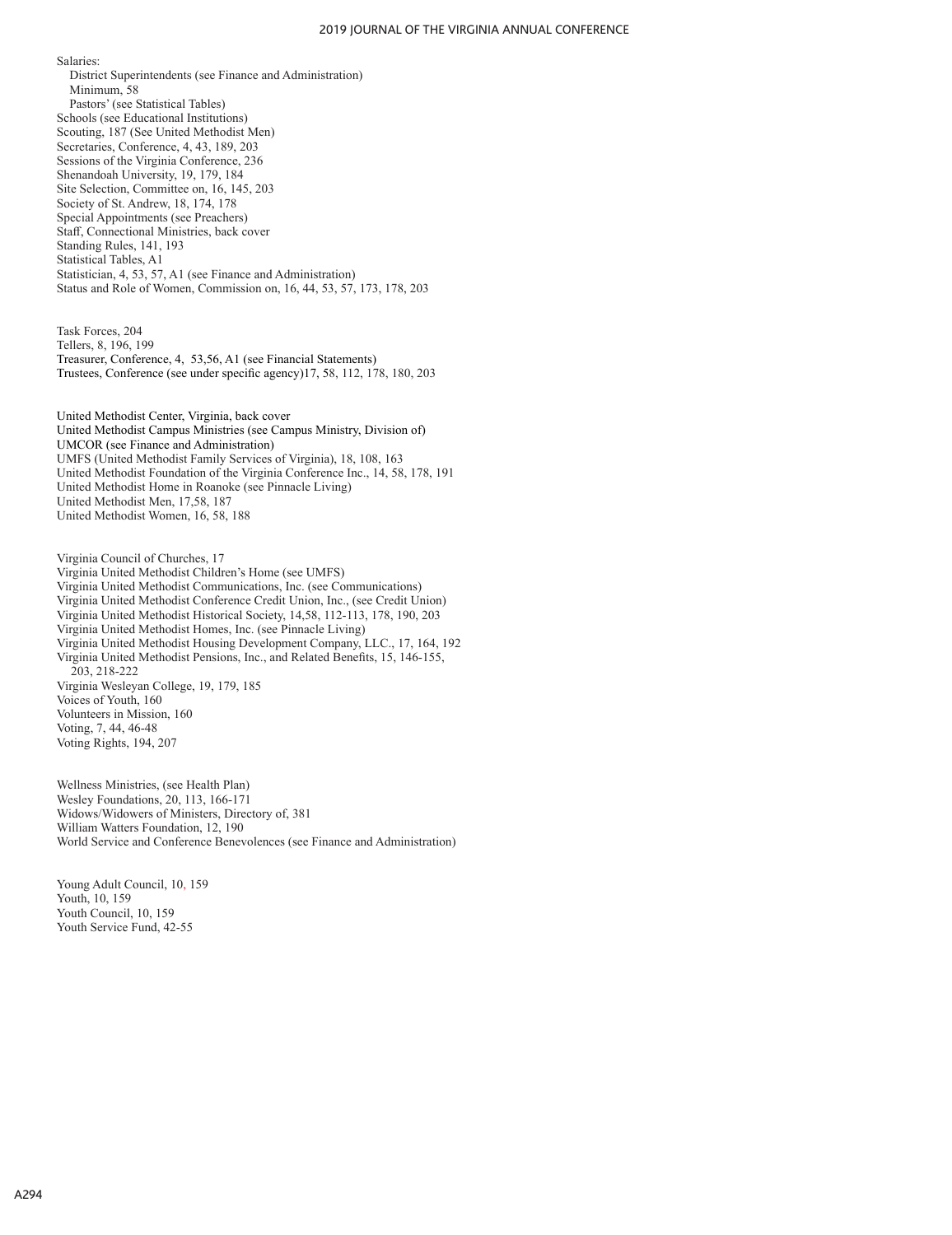# **CONFERENCE-RELATED AGENCIES AND INSTITUTIONS**

## **HOMES**

| Retired Clergy Housing Corp.                   | Manager, Pinnacle Living<br>5101 Cox Road, Suite 225, Glen Allen, VA 23060<br>804/474-8700; FAX 804/474-8723                                                                           |
|------------------------------------------------|----------------------------------------------------------------------------------------------------------------------------------------------------------------------------------------|
| <b>UMFS (United Methodist Family Services)</b> | Greg Peters, Executive Director                                                                                                                                                        |
| Richmond Office                                | 3900 W. Broad St., Richmond, VA 23230<br>804/353-4461; FAX 804/355-2334; email: richmond@umfs.org                                                                                      |
| Farmville Office                               | 212 High St., Farmville, VA 23901<br>434/391-9076; FAX 434/391-9077; email: farmville@umfs.org                                                                                         |
| Fredericksburg Office                          | 305 Charlotte St., Fredericksburg, VA 22401<br>540/898-1773; FAX 540/898-5523; email: fredericksburg@umfs.org                                                                          |
| Harrisonburg Office                            | 205 South Main St., Harrisonburg, VA 22801<br>540/564-0046; FAX 540/438-8467                                                                                                           |
| <b>Leland House</b>                            | 13525 Leland Rd., Centreville, VA 20120<br>703/222-3558; FAX 703/803-7130; email: leland@umfs.org                                                                                      |
| Lynchburg Office                               | 2420 Memorial Ave., Lynchburg, VA 24502<br>434/942-2604; FAX 434-846-3535; email: lynchburg@umfs.org                                                                                   |
| Northern Virginia Office                       | 6335 Little River Tnpk., Alexandria, VA 22312<br>703/941-9008; FAX 703/750-0621; email: nova@umfs.org                                                                                  |
| South Central Office                           | LaCrosse Conference Ctr., Room 8, 100 N. Carter St., LaCrosse, VA 23950<br>434/757-1065; FAX 434/757-1063; email: lacrosse@umfs.org                                                    |
| <b>Tidewater Office</b>                        | 815 Baker Rd., Suite 201, Virginia Beach, VA 23462<br>757/490-9791; FAX 757/490-8324; email: tidewater@umfs.org                                                                        |
| Pinnacle Living, Inc.                          | Christopher P. Henderson, President/CEO,<br>email chenderson@pinnacleliving.org<br>5101 Cox Road, Suite 225, Glen Allen, VA 23060<br>804/474-8700; or 1-888-673-1031; FAX 804/474-8723 |
| Chief Financial Officer                        | Kevin L. Salminen, email ksalminen@pinnacleliving.org<br>5101 Cox Road, Suite 225, Glen Allen, VA 23060<br>804/474-8700; or 1-888-673-1031; FAX 804/474-8723                           |
| Hermitage Northern Virginia                    | Chris Gardner, Executive Director<br>5000 Fairbanks Ave., Alexandria, VA 22311<br>703/797-3810; FAX 703/820-1816; email: cgardner@pinnacleliving.org                                   |
| Hermitage Richmond                             | Amy Chapman, Executive Director<br>1600 Westwood Ave., Richmond, VA 23227<br>804/474-1810; FAX 804/358-0854; email: achapman@pinnacleliving.org                                        |
| Hermitage Roanoke                              | James Stovall, Executive Director<br>1009 Old Country Club Rd. NW, Roanoke, VA 24017<br>540/767-6800; FAX 540/767-6830; email: jstovall@pinnacleliving.org                             |
| Cedarfield                                     | Michael Shaw Executive Director<br>2300 Cedarfield Parkway, Richmond, VA 23233<br>804/474-8800; FAX 804/968-5541<br>email: mshaw@pinnacleliving.org                                    |
| WindsorMeade Williamsburg                      | Marilyn M. Gray, Executive Director<br>3900 Windsor Hall Dr., Williamsburg, VA 23188<br>757/941-3600; FAX 757/941-3611; email: mgray@pinnacleliving.org                                |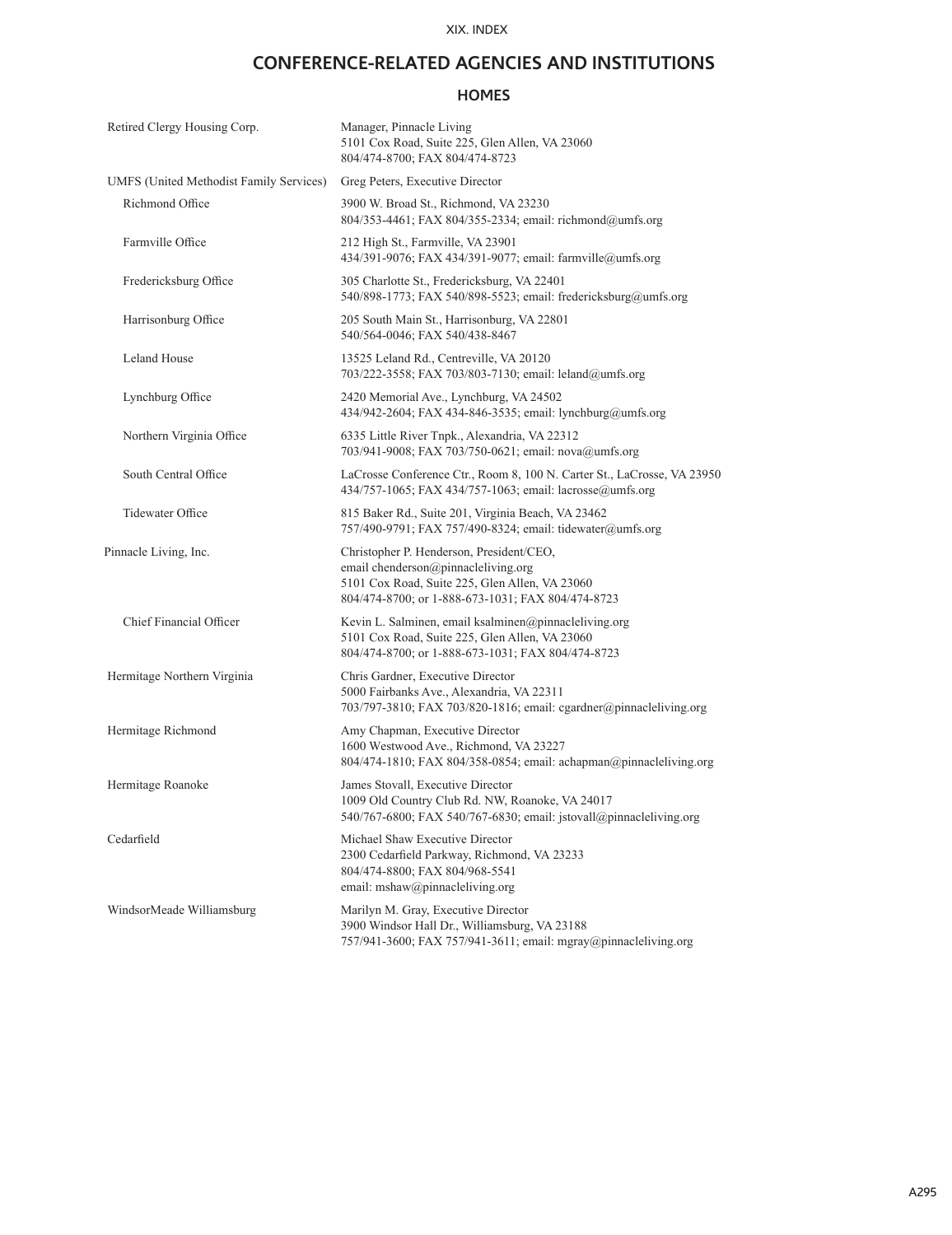## 2019 JOURNAL OF THE VIRGINIA ANNUAL CONFERENCE

## **SCHOOLS**

| Candler School of Theology, Emory Univ.                              | 1531 Dickey Dr., Atlanta, GA 30322-1003<br>404/727-6322                                                                                                         |
|----------------------------------------------------------------------|-----------------------------------------------------------------------------------------------------------------------------------------------------------------|
| The Divinity School, Duke University                                 | 407 Chapel Dr., Durham, NC 27708-0968<br>919/660-3400                                                                                                           |
| Ferrum College                                                       | Dr. Joseph C. Spooner, President; Rev. Jan Nicholson Angle, Chaplain<br>215 Ferrum Mountain Rd., Ferrum, VA 24088<br>540/365-4202                               |
| Gammon Theological Seminary                                          | 653 Beckwith St. SW, Atlanta, GA 30314<br>404/581-0302                                                                                                          |
| Randolph-Macon Academy                                               | Maj. General David Wesley (USAF Ret.), President; Rev. Josh Orndorf, Chaplain<br>200 West 3rd St., Front Royal, VA 22630-2692<br>540/636-5201 or 1-800/272-1172 |
| Randolph-Macon College                                               | Dr. Robert R. Lindgren, President; Rev. Kendra Grimes, Chaplain<br>Ashland, VA 23005<br>804/752-7213 Library: 804/752-4718                                      |
| Randolph College                                                     | Dr. Bradley Bateman, President; Rev. Jennifer Vestal Moore, Chaplain<br>Lynchburg, VA 24503<br>804/947-8140                                                     |
| Samuel D. Proctor School of Theology at<br>Virginia Union University | Dr. John Kinney, Dean<br>1500 North Lombardy St., Richmond, VA 23220-1711<br>804/257-5715                                                                       |
| Shenandoah University                                                | Dr. Tracy Fitzsimmons, President; Rev. Dr. Justin Allen, Dean of Spiritual Life<br>1460 University Dr., Winchester, VA 22601-5195<br>540/665-4505               |
| Union Presbyterian Seminary                                          | Dr. Brian Blount, President<br>3401 Brook Rd., Richmond, VA 23227<br>804/355-0671                                                                               |
| Virginia Wesleyan College                                            | Dr. Scott D. Miller, President; Rev. Greg West, Chaplain<br>Wesleyan Dr., Norfolk, VA 23502<br>757/455-3215                                                     |
| Wesley Theological Seminary                                          | Dr. David McAllister-Wilson, President<br>4500 Massachusetts Ave. NW, Washington, DC 20016<br>202/885-8600                                                      |
|                                                                      | <b>CAMPUS MINISTRIES AND WESLEY FOUNDATIONS</b>                                                                                                                 |
| Virginia Conference Office                                           | P.O. Box 5606, Glen Allen, VA 23058<br>804/521-1100, ext. 136; email: PauloLopes@vaumc.org                                                                      |
| Virginia Tech                                                        | Rev. Bret Gresham, Campus Minister<br>P.O. Box 458, Blacksburg, VA 24063<br>540/552-2827; FAX 540/552-7965; email: BretGresham@vaumc.org                        |
| University of Virginia                                               | Rev. Deborah Lewis, Campus Minister<br>1908 Lewis Mountain Rd., Charlottesville, VA 22903<br>434/977-6500; FAX 434/977-6500; email: DeborahLewis@vaumc.org      |
| Christopher Newport                                                  | Michael Burnett, Director<br>P.O. Box 6420, Newport News, VA 23606<br>757/575-0122; email: MichaelBurnett@vaumc.org                                             |
| Community College Ministries (Roanoke)                               | Rev. Stephen Darr, Director<br>209 Otey St., Blacksburg, VA 24060-7426<br>540/953-3904; FAX 540/953-0300; email: SteveDarr@vaumc.org                            |
| Longwood College/Hampden Sydney                                      | Rev. Justin Hicks Director<br>204 High St., Farmville, VA 23901<br>434/392-8089; email: JustinHicks@vaumc.org                                                   |
| James Madison University (RISE)                                      | Rev. Amanda Garber, Campus Minister<br>690 S. Mason St., Harrisonburg, VA 22801<br>540/434-3490; email AmandaGarber@vaumc.org                                   |
| Old Dominion University (IGNITE)                                     | Rev. Randy Timmerman, Campus Minister<br>1338 W. 49th St., Norfolk, VA 23508<br>757/440-1424; FAX 757/440-5242; email: RandyTimmerman@vaumc.org                 |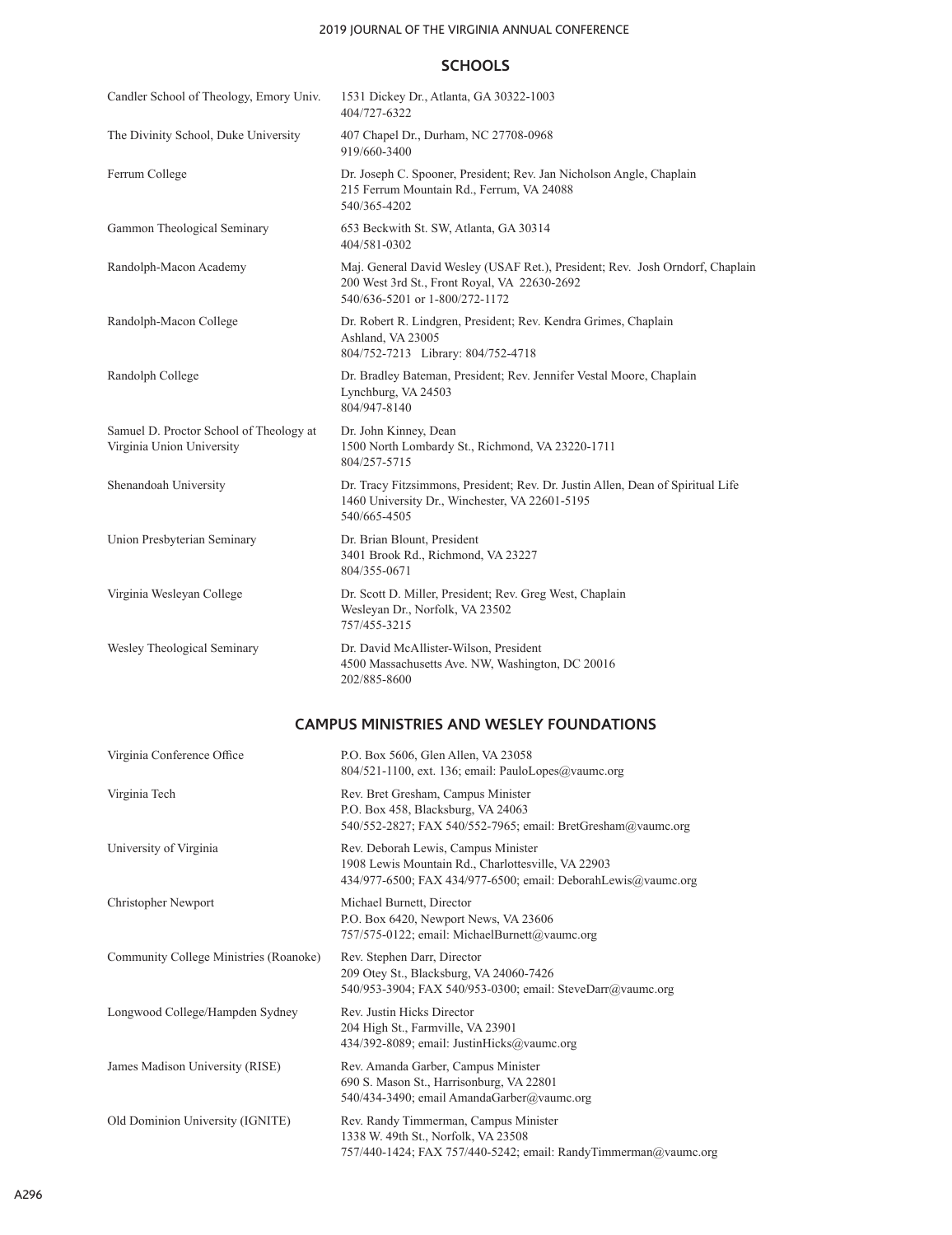| United College Ministries<br>in Northern Virginia | Rev. Drew Ensz, Campus Minister<br>8410 Little River Turnpike Annandale, VA 22003<br>703/426-1939; email: DrewEnsz@vaumc.org                 |
|---------------------------------------------------|----------------------------------------------------------------------------------------------------------------------------------------------|
| Norfolk State University                          | Rev. Joy Carrington, Campus Minister<br>P.O. Box 2081, Norfolk, VA 23501<br>757/533-9578; email: njoynmin@aol.com                            |
| College of William & Mary                         | Rev. Max Blalock, Campus Minister<br>526 Jamestown Rd., Williamsburg, VA 23185<br>757/229-6832; FAX 757/229-1079; email MaxBlalock@vaumc.org |
| Virginia State University (FLOW)                  | Rev. Jasmyn Graham, Campus Minister<br>P.O. Box 9200, Petersburg, VA 23806<br>804/524-5214; FAX 804/524-5214 email: JasmynGraham@vaumc.org   |
| Mary Washington College                           | Elizabeth Snader, Director<br>1213 Dandridge St., Fredericksburg, VA 22401; 540/373-9255<br>email: ElizabethSnader@vaumc.org                 |
| Virginia Commonwealth University                  | Rev. Katie B. Gooch, Pace Center Director<br>700 W. Franklin St., Richmond, VA 23220; 804/643-5229<br>email: KatieGooch@vaumc.org            |
|                                                   | <b>CAMPS AND CONFERENCE CENTERS</b>                                                                                                          |
| Virginia Conference Office                        | P.O. Box 5606, Glen Allen, VA 23058<br>804/521-1100, ext. 136; email PauloLopes@vaumc.org                                                    |
| Camp Alta Mons                                    | 2842 Crockett Springs Rd., Shawsville, VA 24162<br>540/268-2409                                                                              |
| Highroad Camp & Conference Center                 | Rick Dawson, Director<br>21164 Steptoe Hill Road, Middleburg, VA 20117<br>Office 540/687-6262; FAX 540/687-6959; email rick@camphighroad.org |
| Camp Overlook                                     | 3014 Camp Overlook Ln., Keezletown, VA 22832<br>540/269-2267                                                                                 |
| Occohannock-on-the-Bay                            | 9403 Camp Ln., P.O. Box 440, Belle Haven, VA 23306<br>757/442-7836                                                                           |
| Westview on the James                             | 1231 West View Rd., Goochland, VA 23063<br>804/457-4210                                                                                      |

#### **PUBLICATIONS**

| Virginia United Methodist Advocate | Madeline Pillow, Editor                                           |
|------------------------------------|-------------------------------------------------------------------|
|                                    | P.O. Box 5606, Glen Allen, VA 23058                               |
|                                    | 804/521-1113; 1-800-768-6040, Ext. 113                            |
|                                    | email Advocate@vaumc.org                                          |
| New World Outlook                  | 475 Riverside Dr., Room 1476 New York, NY 10115<br>212/870-3765   |
| The Upper Room                     | 1908 Grand Ave. P.O. Box 189, Nashville, TN 37202<br>615/340-7000 |

## **OTHER AGENCIES**

| Address Line (Church & Clergy Addresses) | 1-800-874-3211                                                                                                                                                                            |
|------------------------------------------|-------------------------------------------------------------------------------------------------------------------------------------------------------------------------------------------|
| American Bible Society                   | 1865 Broadway, New York, NY 10023<br>212/408-1200                                                                                                                                         |
| GraceInside                              | Cokesbury www.cokesbury.com; 1-800-672-1789 nationwide<br>Rev. J. Randy Myers, Executive Director<br>2317 Westwood Ave., Room 103-A, Richmond, VA 23230<br>804/358-7650; FAX 804/358-7020 |
| <b>Heart Havens</b>                      | Jennifer Boyden-Barrett, CEO<br>812 Moorefield Park Dr., Suite 301, Richmond, VA 23236<br>804/237-6097, ext. 216; toll-free 1-877-442-8368; FAX 804-237-6098                              |
| Henry Fork Service Center                | Lisa Nichols, Director<br>P.O. Box 888, Rocky Mount, VA 24151<br>540/483-2819                                                                                                             |
|                                          |                                                                                                                                                                                           |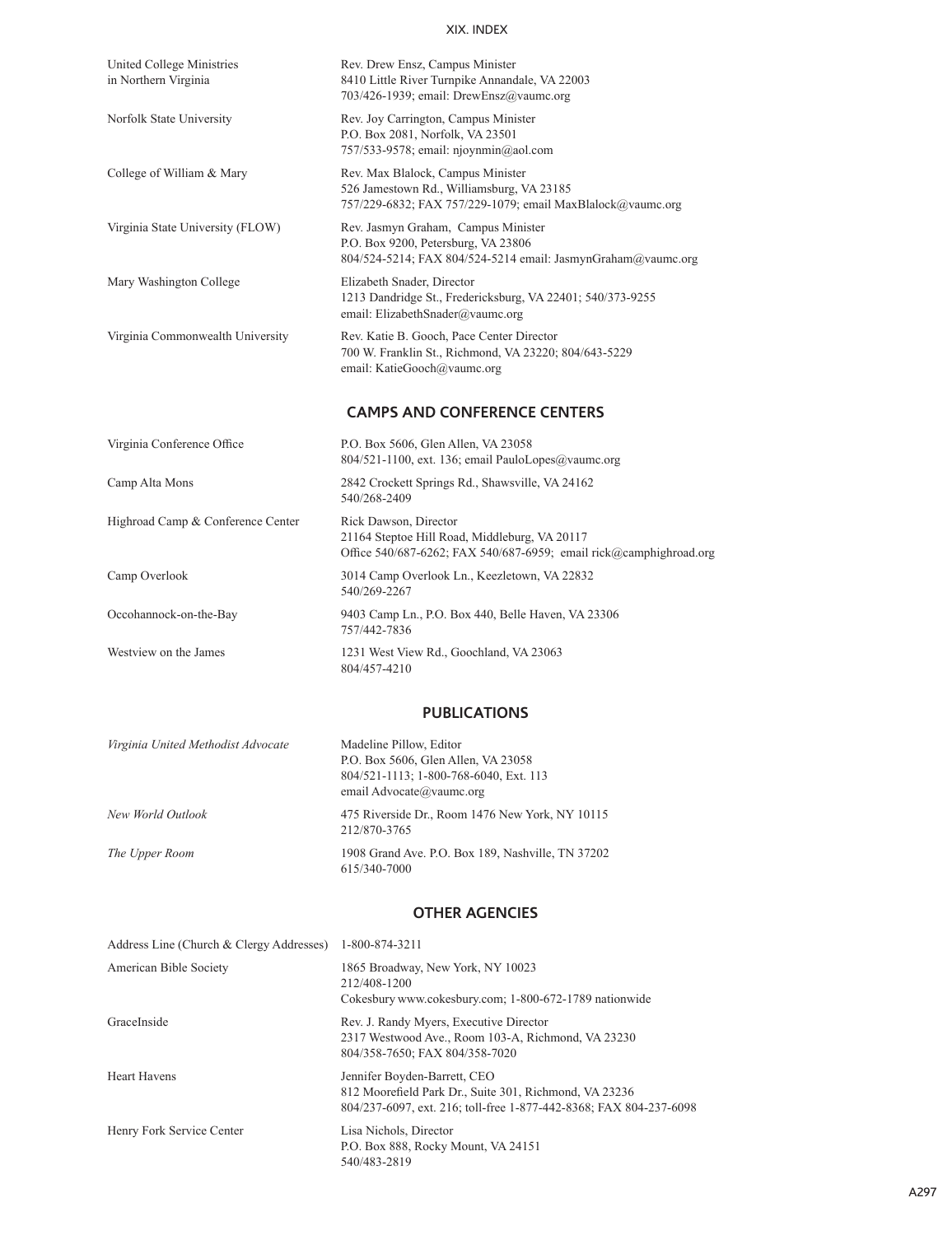#### 2019 JOURNAL OF THE VIRGINIA ANNUAL CONFERENCE

| InfoServ (United Methodist Information)                                   | 1-800-251-8140                                                                                                                                                                                  |
|---------------------------------------------------------------------------|-------------------------------------------------------------------------------------------------------------------------------------------------------------------------------------------------|
| Industrial & Commercial Ministries                                        | 75 N. Mason St. Suite 204, Harrisonburg, VA 22802-4147<br>540/432-1919 or 1-800-659-1928; email: ICMmin@aol.com                                                                                 |
| Ministerial Family Counseling Program                                     | <b>VIPCare</b><br>2000 Bremo Rd., Suite #105 Richmond, VA 23226<br>804/282-8332                                                                                                                 |
| Red Bird Mission                                                          | HC 69, Box 700, Beverly, KY 40913<br>606/598-3155                                                                                                                                               |
| Southeastern Jurisdiction                                                 | P.O. Box 67, Lake Junaluska, NC 28745<br>828/452-2881                                                                                                                                           |
| Society of St. Andrew                                                     | Mike Waldmann, Executive Director<br>3383 Sweet Hollow Rd., Big Island, VA 24526<br>1-800-333-4597; FAX 804/299-5949                                                                            |
| United Methodist UMCOR Hotline                                            | 1-800-841-1235                                                                                                                                                                                  |
|                                                                           | Virginia Institute of Pastoral Care (VIPCare) 2000 Bremo Rd., Suite #105, Richmond, VA 23226<br>804/282-8332                                                                                    |
| Virginia Council of Churches                                              | Rev. Jon Barton, General Minister<br>1214 W. Graham Rd., Suite #3, Richmond, VA 23220<br>804/321-3300                                                                                           |
| Virginia United Methodist Credit Union, Inc. Jim Eads, Executive Director | P.O. Box 9798, Richmond, VA 23228<br>10330 Staples Mill Rd., Glen Allen, VA 23060<br>1-866-657-0004; 804/672-0200; FAX 804/672-0444<br>Audio Response Center 1-877-213-3013; local 804/213-3013 |
| Virginia United Methodist Foundation                                      | Bo Bowden, President<br>P.O. Box 5606, Glen Allen VA 23058<br>10330 Staples Mill Rd., Glen Allen, VA 23060<br>1-800-768-6040; 804/521-1121 FAX 804/521-1174                                     |
| Volunteer Emergency Families for Children                                 | P.O. Box 35074, Richmond, VA 23235-0074<br>804/379-7767; FAX 804/379-7933<br>1-800-756-6167; email: centraloffice@vefc.org                                                                      |
| World Methodist Council                                                   | P.O. Box 518, Lake Junaluska, NC 28745<br>828/456-9432; FAX 828/456-9433                                                                                                                        |

# **GENERAL AGENCIES OF THE UNITED METHODIST CHURCH**

| General Commission on Archives          |                                                         |
|-----------------------------------------|---------------------------------------------------------|
| and History                             | P.O. Box 127, Madison, NJ 07940<br>973/408-3189         |
|                                         | email: $\text{gcah}(a)\text{gcah.org}$                  |
| General Commission on Communication     |                                                         |
|                                         | P.O. Box 320, Nashville, TN 37202                       |
|                                         | 615/742-5400                                            |
|                                         | email: umcom@umcom.org                                  |
| General Commission on Christian Unity   |                                                         |
| and Interreligious Concerns             | 475 Riverside Drive, Room 1300, New York, NY 10115      |
|                                         | 1-800-653-8936 (toll free); 212/749-3553                |
|                                         | email: info@gccuic-umc.org                              |
| United Methodist Publishing House       |                                                         |
|                                         | P.O. Box 801, Nashville, TN 37202-0801                  |
|                                         | 615/749-6000                                            |
|                                         | email: communications@umph.com                          |
| General Commission on Religion and Race |                                                         |
|                                         | 100 Maryland Avenue, NE, Ste. 400, Washington, DC 20002 |
|                                         | 202/547-2271                                            |
|                                         | email: $news@georr.org$                                 |
| General Council on Finance              |                                                         |
| and Administration                      | P.O. Box 340029, Nashville, TN 37203-0029               |
|                                         | 1-866-367-4232 (toll free); 615/329-3393                |
|                                         | email: $gcfa@gcfa.org$                                  |
|                                         |                                                         |